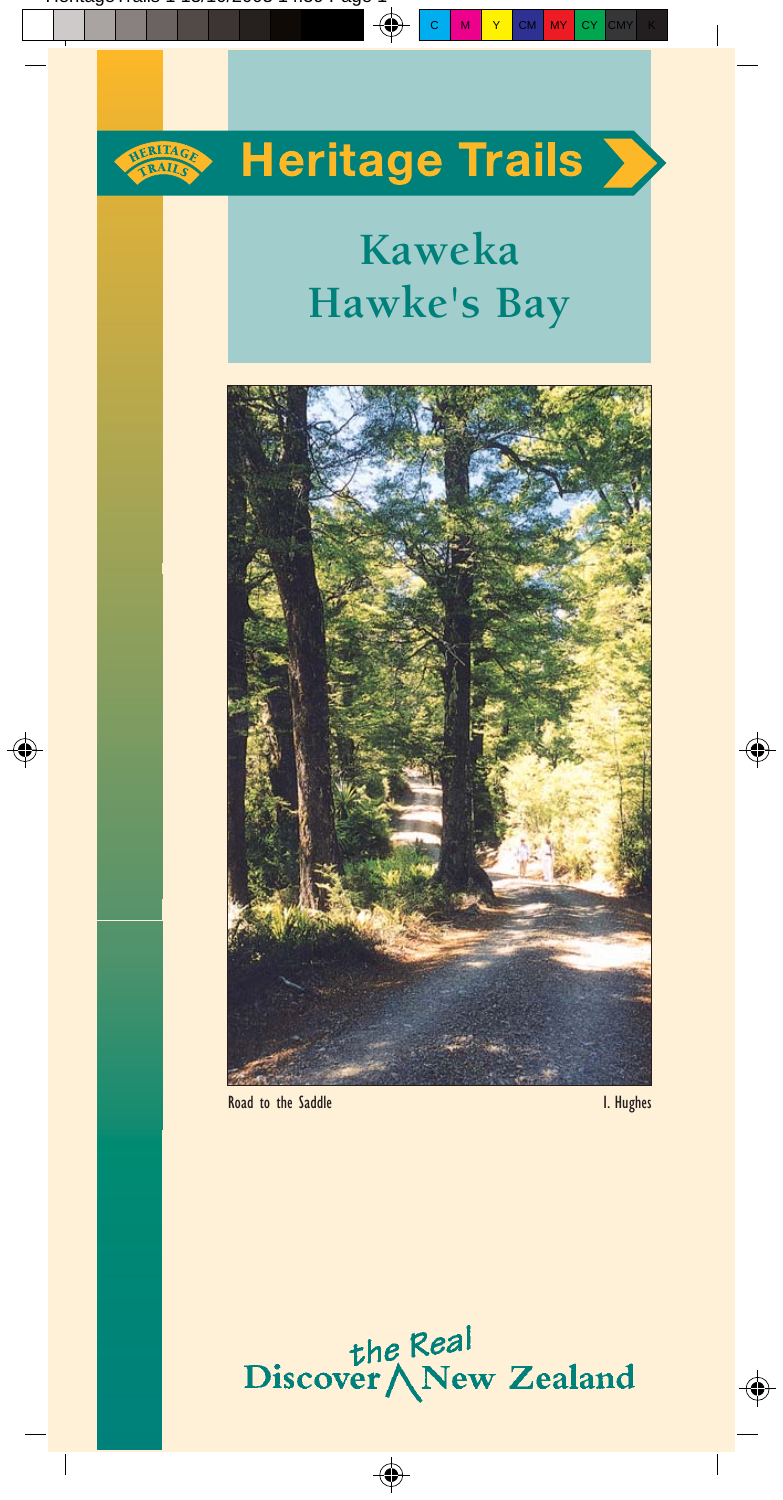## **Heritage Trail** Kaweka

## **Hawke's Bay**

The Kaweka Trail provides an excellent cross-section of rural Hawke's Bay. Starting and finishing at Puketapu, a small rural settlement adjacent to the lower reaches of the Tutaekuri River, the trail climbs into the upper high country of the Kaweka Range. As it travels west, both the annual rainfall and the depth of volcanic ash in the soil mantle increases. Viticulture is a relatively new use of the valley floors and low terraces. Sheep and cattle farming (with some farm woodlots) occupy the majority of the hill country, and large-scale dairying is also in the process of development in selected areas. On the steep publicly owned conservation lands at higher elevation, land use is focussed on watershed protection for sustained stream flow to the lower regions, and on public recreation. These lands include areas of remnant indigenous podocarp and southern beech forests, grassland, and sub-alpine flora. The trail offers panoramic vistas, interesting landforms (including limestone formations), private gardens to visit, walks and longer tramps, a museum, and even the possibility of a dip in the Mohaka River or a hot spring.

*Total distance of 193km can be done in 4hr but allow a full day (and more!) to enjoy all that is to offer. Not all the roads are sealed - take care on the gravel.*

*Petrol and diesel are not available on the trail after you leave Puketapu.*

*Take food and drink with you. Bring out any rubbish. Observe The Environmental Care Code. Be prepared for a change in the weather - the trail penetrates high country. 'Enjoy!'*

### **1. PUKETAPU.**

In the early days the two-storey Puketapu Hotel was a breakfast stop on the 'Inland Patea' (Taihape) route from Napier. Fresh horses were hitched, and salt from the tidal crossings near Napier was washed off the coaches. Sometimes repairs were necessary at the blacksmith's shop. There was also a saddlery, general store, seed merchant, wool wash and flax mill in this enterprising village.

The Church of Saint Michael & All Angels was erected in 1910 as the centre of a parish. It is noted for its fine stained

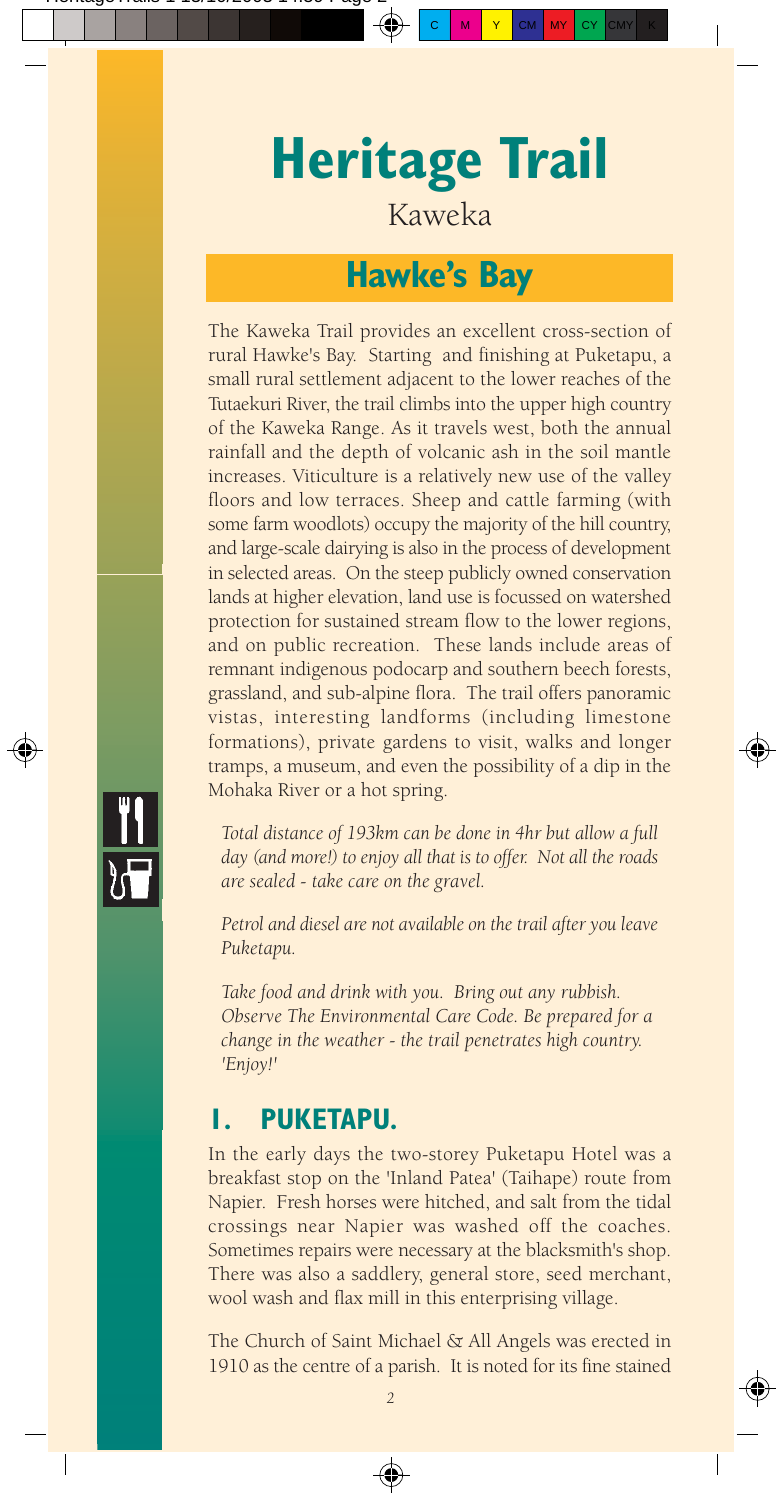

Inset: Stained glass in Church, I. Hughes Puketapu Hotel, HB Museum

glass windows, one depicting a racehorse whose winnings are said to have assisted the parish development.

*Commence by taking Dartmoor Road that follows up the Tutaekuri River valley, past*

*Puketapu Park, the "Silverford" avenue of oak trees, and Riverside Wines where cellar door is open 11am-4pm Labour Weekend then 7 days from 27th December through 28th February (excluding 1 January). Picnics at other times by arrangement. Phone (06) 844 4942*

*At the corner with Apley Road turn right into Apley Road for main trail to Patoka (see 3,4,5 6 below). Otherwise continue on Dartmoor Road for special vistas, but note: the majority of this route is unsealed and will take up to 1/2hr longer.*

### **2. DARTMOOR ROAD ROUTE.**

(Dartmoor Road, Waihau Road, Price-Cockburn Road, Hawkston Road.)

Access to Tutaekuri River. Along Dartmoor Road, public access to the river is at wellsigned intervals:

'HAKOWHAI River Access' and roadside park. No camping. BBQ. The Hakowhai stopbank was built in the 1990s for flood protection, and this allowed extensive horticultural development on the flats. 'KAIPAPA River Access' 'MANGAONE River Access' and roadside park.

'DARTMOOR River Access'

Sacred Hill Wines. 1033 Dartmoor Road. Phone (06) 844 0138. Open for cellar door sales and free wine tasting from December to the end of February.

*3* Interest points further up Dartmoor Road include an area of impressive limestone formation on the left; a possibility

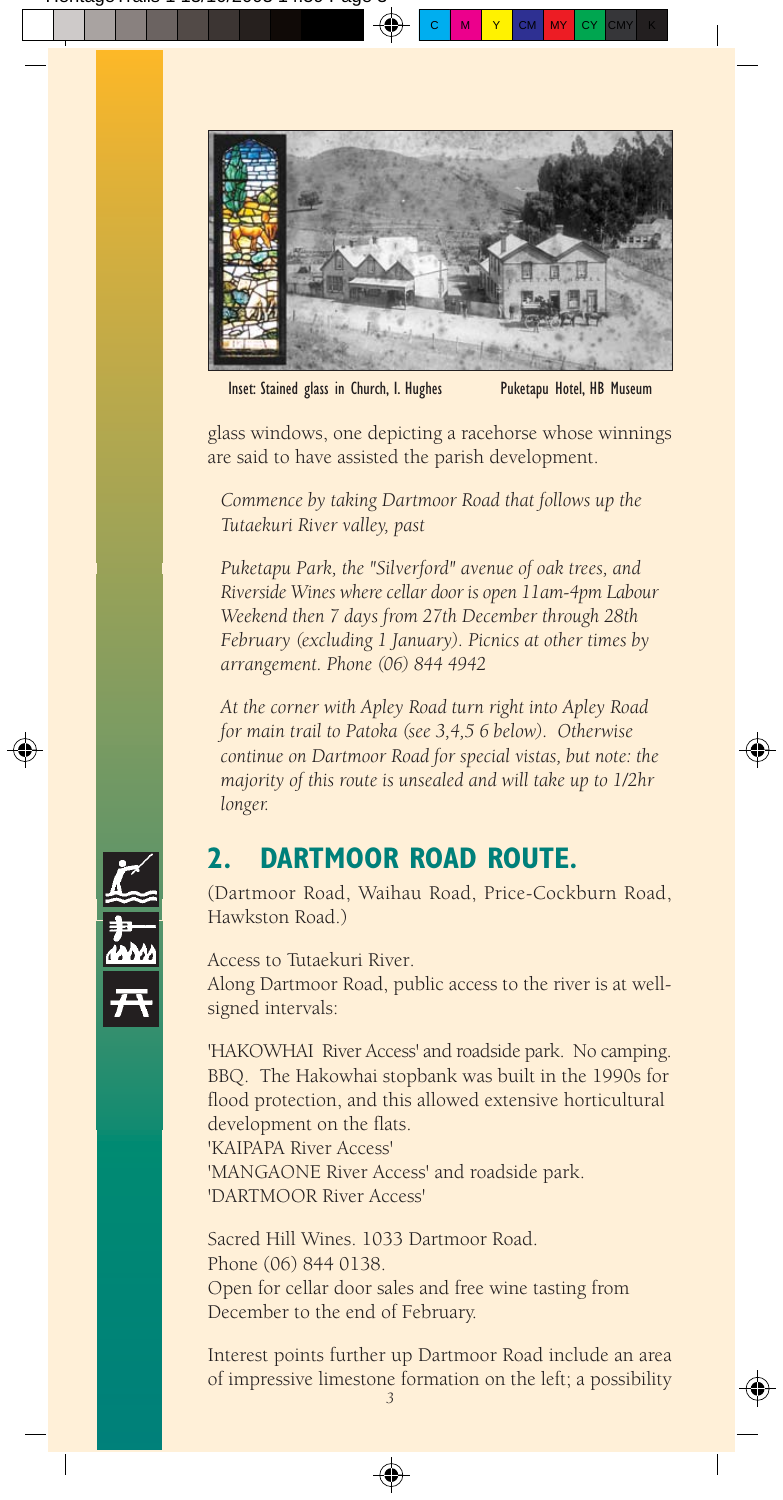

Limestone Formations **I. Hughes** 

of seeing Highland cattle grazing near the road; and impressive views of the Kaweka Range to the west. Just after the Waihau Road junction an especially fine rural view can be enjoyed that includes the Tutaekuri River gorge area. In the Waihau valley basin is a recently developed largescale dairy farm.



Waihau Valley & Kaweka Range I. Hughes

'Te Motu' Garden. 1976 Dartmoor Road. Phone (06) 839 5856 Offers a spectacular display in spring when both lake and ponds attract water birds.

'The Quarters'. 1262 Waihau Road Phone (06) 839 8688 A quiet country retreat sleeping up to 5 people.



#### **3. RISSINGTON**

is where an old 1930 steel bridge crosses the Mangaone River. It has a low overhead span which has decapitated at least one cow travelling in a cattle truck! Early bridges were washed away in 1897 and again in 1924 when, for four years, children had to cross the river in a flying fox cage to attend school.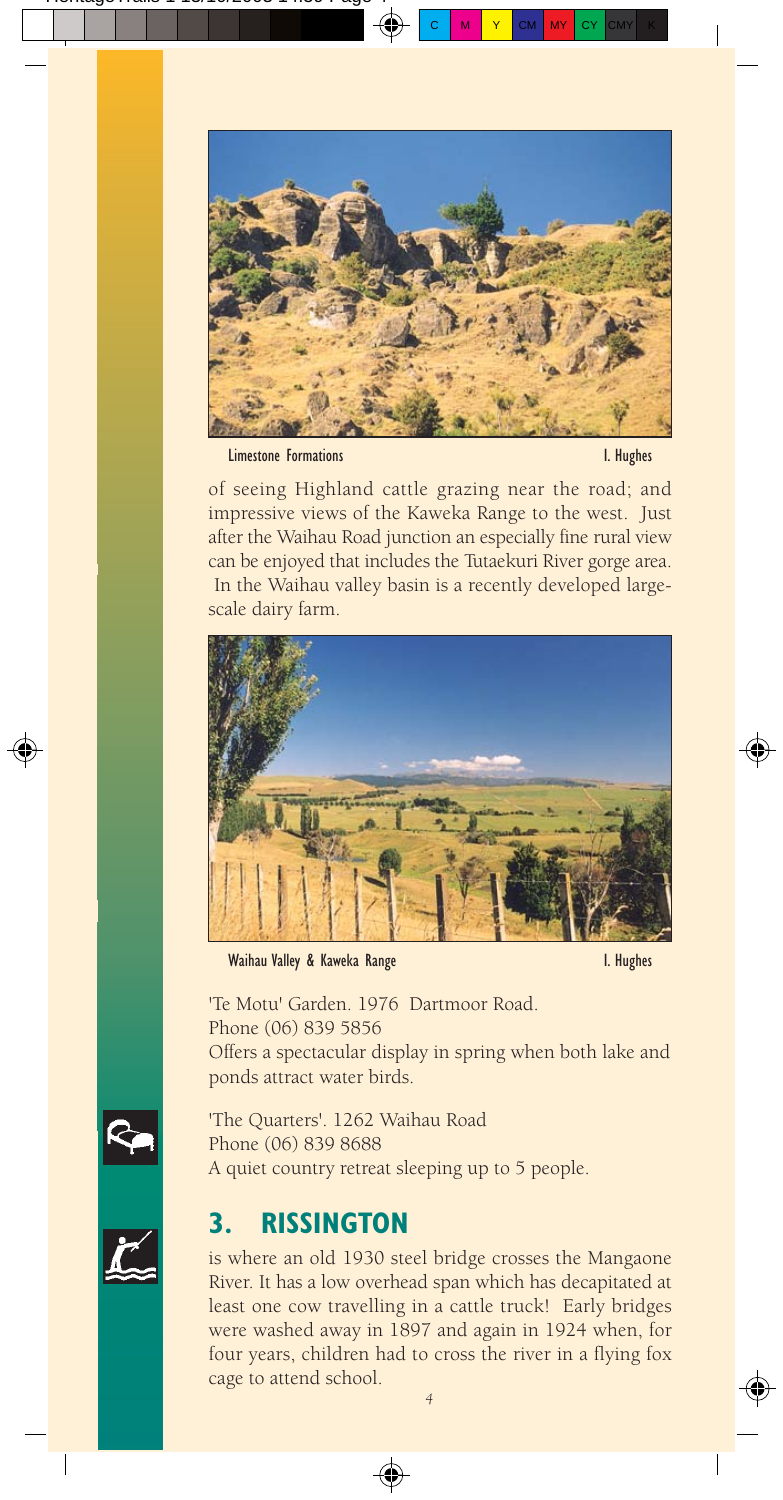

Just before the bridge, on the right is the Girl Guide Association's comfortable "Omatua" lodge that replaced the original Omatua Homestead built by Captain Anderson in 1861. The old home had twisted in the earthquake of 1863. In 1921 Miss Jerome Spencer used the homestead to convene the inaugural meeting of the New Zealand Country Women's Institute.

Across the bridge a little way on the right, a plaque marks the site of the recently demolished Rissington Hall, built in 1907. Earlier this site was where horses were changed after crossing the river.

In the cemetery lies John Cooksey MBE, known in scouting circles as "Little John". During the Boer War John heard of Baden Powell and scouting, and in the 1910s he started a scout patrol in Rissington called the Weka Patrol. Little John held many Scouting ranks but is remembered best for his arranging (1949) the gift to scouting of the 6.8ha Weka Campsite a little further along the trail.

#### **Colonel Sir George Whitmore**



Hawke's Bay Museum

An early resident of Rissington, later knighted, was Colonel Whitmore who purchased over 30,000ha of land, and leased more, to total about 44,500ha extending from the sea to the Kaweka Ranges. Later Government policies for closer settlement broke up this vast run and today only some 810ha remain as 'Rissington'. The name comes from Whitmore's home in England.

Whitmore built a house here with double shingle-filled walls to prevent musket balls

entering, should the house be attacked. The Colonel, a peppery military commander, is said to have introduced many now-noxious animals and plants to Hawke's Bay, including rabbits. He is also said to have named the surrounding high points after his three lieutenants; Neil, Cameron and St John, suggesting at the time that he would not mind if someone named a mountain after him! A rather small mound close to the present road was promptly named Mt Whitmore!

#### **4. CAMP FLAT.**

Colonel Whitmore became Commandant of Militia in 1863 to protect settlers and road builders. He had a militia force of three mounted troops garrisoned on Camp Flat, Smithfield, where they excavated stables in a nearby hill.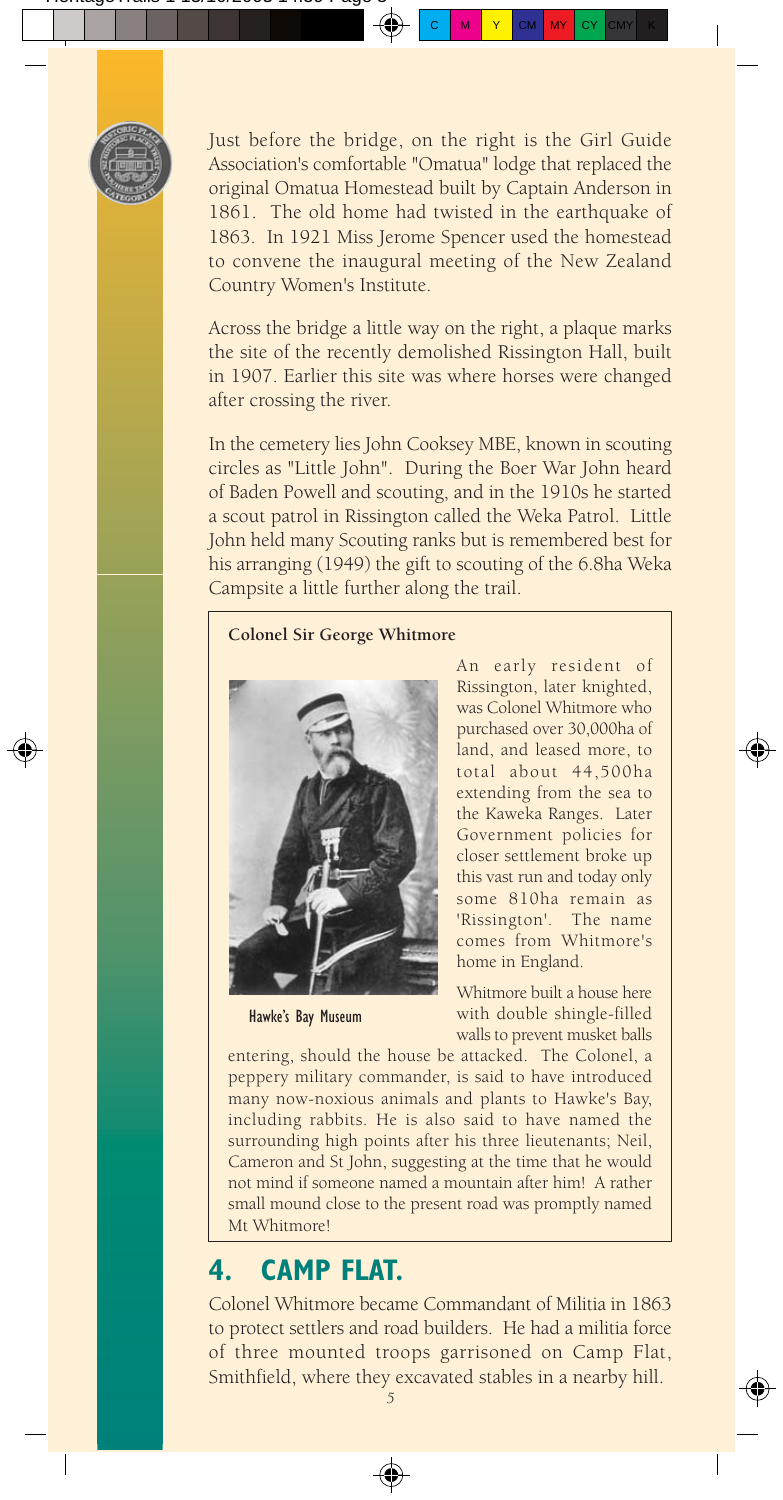

## **5. MOUNTAIN VIEW LOOKOUT**

has panoramic views covering the Tutaekuri River Valley, the Wakarara Range, and the Ruahine Range.



Transport of wool **Hawke's Bay Museum** 

## **6. PATOKA.**

Patoka is a community centre with both a school and a hall. A grocery shop (with petrol) closed in quite recent times. Adjacent to the school is a wonderful grove of gum (Eucalyptus obliqua and regnans) and acacia trees offering welcome shade on a summer's day. An early Maori route to Taupo followed this way, and in 1864 a nearby hill was the site of a stockade manned by the Armed Constabulary.

## **7. THE HARTREE RESERVE.**

Now owned by the Department of Conservation (DoC). In the past this reserve had been cleared, but the steep faces proved unstable and the bush has been allowed to regenerate from deep moist gullies. Today this bush is maturing well, and ancient fern allies like club mosses and primitive ferns may be seen around the tracks. Refer Kaweka Conservation Park booklet.

WILLIAM HARTREE MEMORIAL LODGE (back-packer style, up to 15) is owned by the Royal Forest and Bird Protection Society (Forest & Bird). For accommodation please phone (06) 844 4751 or email wutsie@xtra.co.nz

The lodge has its origins in 1953 when the late Reg. Williams formed his Junior Wildlife Wardens. These young people protected the Cape Kidnappers Gannet Sanctuary and their well-known red berets became a familiar sight whenever wildlife was threatened. These young folk were also interested in bush areas and were befriended by William Hartree who allowed them to build a laboratory and shelter on his property for the purpose of nature study.

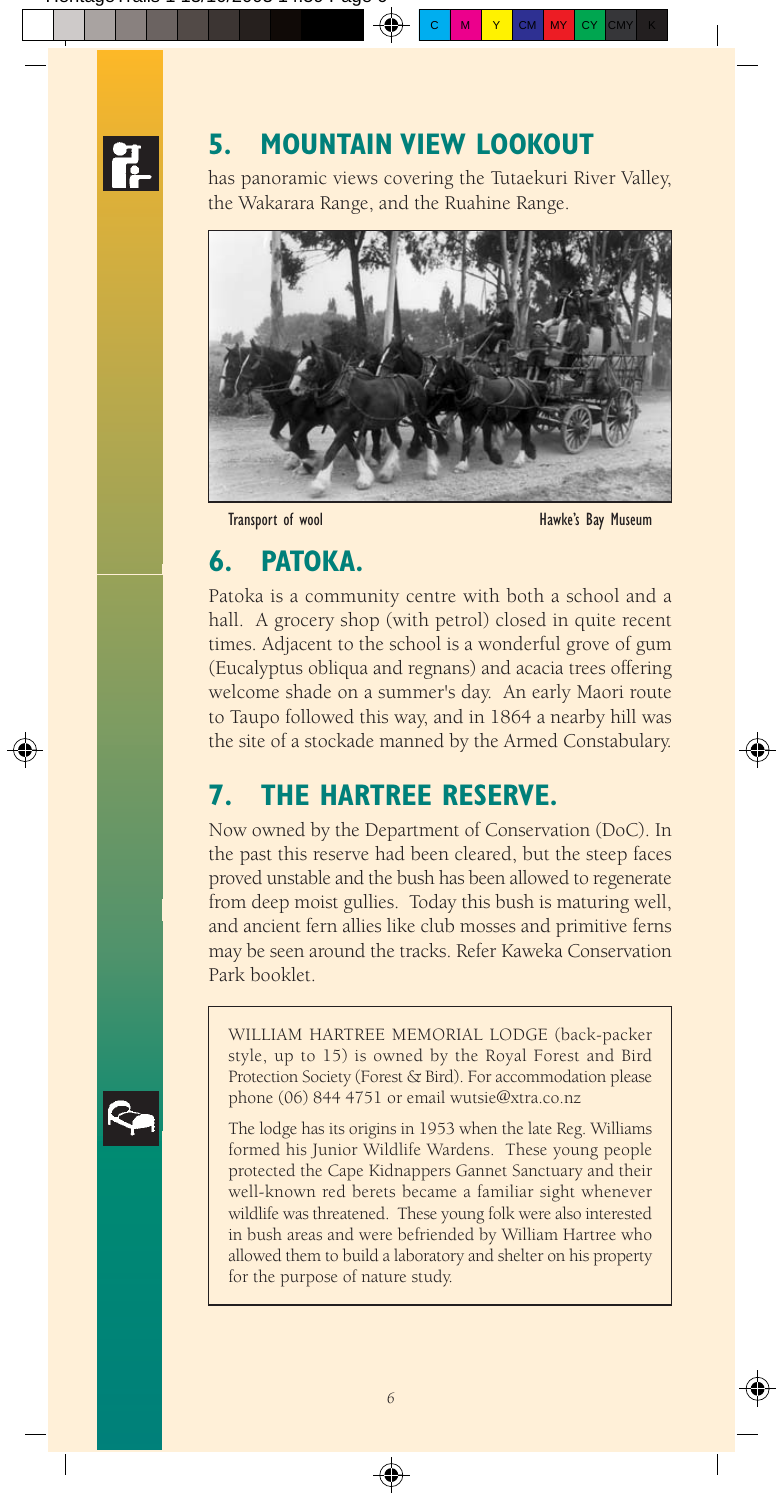

## **8. MANIAROA SADDLE LOOKOUT**

(please park carefully) offers a wonderful view of the Puketitiri Basin that was once filled with magnificent native podocarp forest. In the late 1890s 4 sawmills had 17 steam traction engines transporting timber up this steep hill to Napier. The coachmen and haulers who used this narrow road with teams of horses, tried to avoid meeting one of these snorting monsters. Horses never liked steam engines!

## **9. LITTLE BUSH ROAD.**

Gardens in Little Bush Road (phoning ahead is essential if you wish to visit):

"Burnwood", a country cottage garden with mixed plantings of perennials, roses and camellias amongst old established trees including an 80yr old Wellingtonia Redwood. Phone (06) 839 8872.

"Wharehau", a rambling garden with flowering camellia, rhododendron, magnolia and cherry trees. Open from September to December by appointment. Phone (06) 839 8873.

Little Bush Scenic Reserve is owned by 'Forest & Bird'. Once part of Mr and Mrs Rob Whittle's farm, this bush could be the most protected reserve in New Zealand. Rob Whittle trapped any animal that threatened his forest, removed any invasive plant and fed sugar water to the honey-eating birds during winter. Today native mistletoe, orchids, ferns and prolific bird life can be seen from the circular track (45min walk). Refer Kaweka Conservation Park booklet.

#### **10. PUKETITIRI AREA.**

Hutchinson Domain. This is a valued public facility with picnic area, water, toilets, and golf course.

Department of Conservation (DoC) Field Centre. (Phone (06) 839 8814). Although not always open, helpful staff can supply copies of the Kaweka Conservation Park booklet, and offer up-to-date information on tracks, fire risk, or road closures.

Hutchinson Scenic Reserve. (Altitude 550m). Short walking tracks pass through regenerating forest below exotic trees, like larch, spruce, Douglas fir and Monterey pine. The central area is grazed, with odd patches of bush and a windbreak of eucalyptus, Japanese cedar and Douglas fir. The eastern area has mature kahikatea, rimu, red beech and matai with Himalayan cedars, Chinese poplar, alder and Douglas fir. Refer Kaweka Conservation Park booklet.



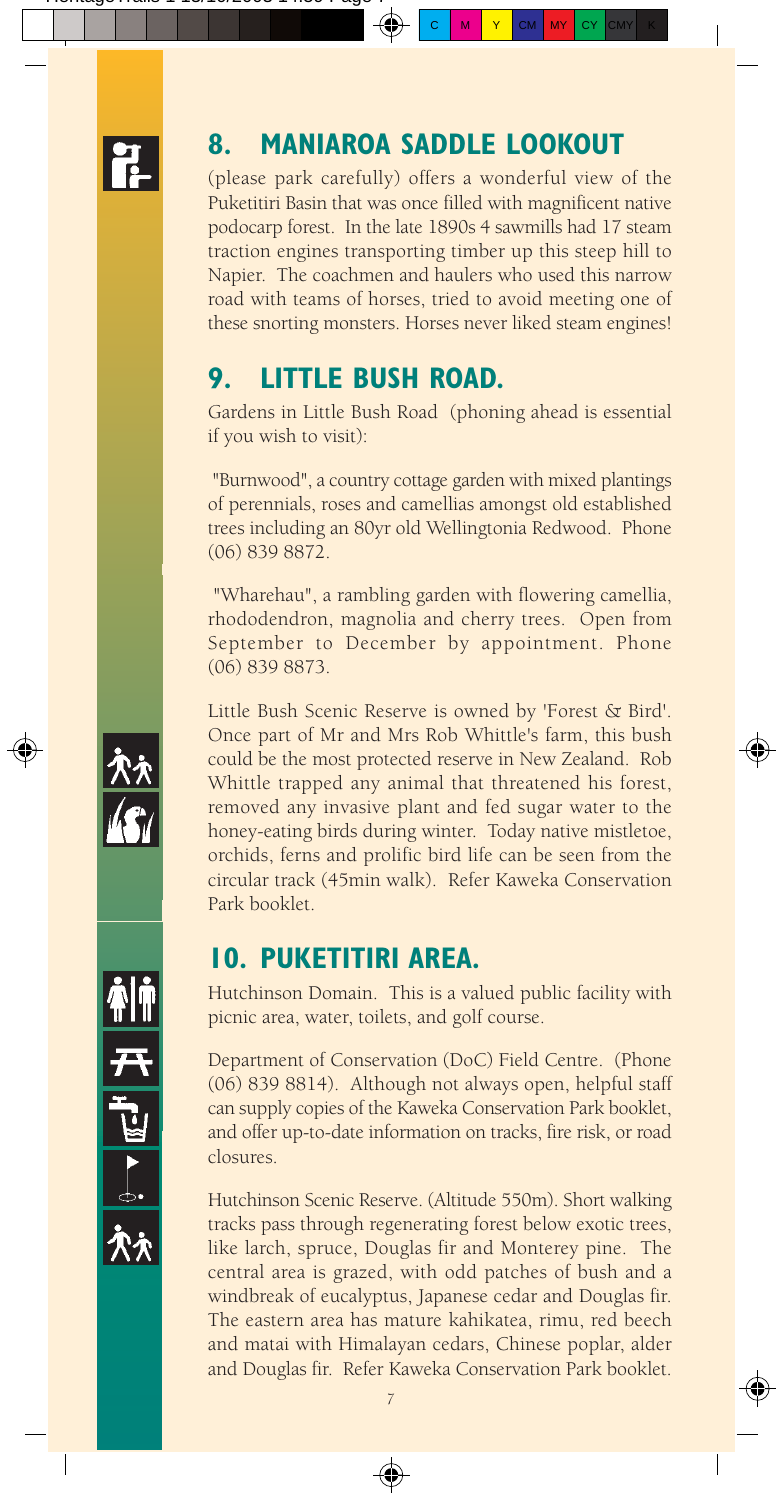The 110ha area was purchased in 1921 by Mr and Mrs Frank Hutchinson of Rissington to save one of the last remaining forest areas in the district. It was gifted to the Crown in 1937, but a disastrous fire in the drought year of 1946 took out 75% of the mature native forest.

Lemmon's Trust Museum (Open by appointment phone (06) 839 8894) has a unique collection of over 5000 things that were in daily use by New Zealand pioneers. There are several family veteran and vintage cars in running order.



Lemmon's Trust Museum **I.** Hughes

*Beyond the village, the Trail continues past the Puketitiri School, through a road cutting where the rich colour of the brown ash layers is a feature, to the junction of Whittle and Pakaututu Roads. Here the Trail divides, left (Whittle Road -see \* below) to Makahu Saddle, and right (Pakaututu Road) to....*

#### **11. BALLS CLEARING SCENIC RESERVE.**

The main area of 36ha has some of Hawke's Bay's finest native trees. The main canopy reaches some 35m high, and the forest has 'an awesome' density of podocarps with straight un-branched trunks supporting colonies of perching plants. Under these are other trees in their many varied forms, with ferns and plants covering the forest floor. After dusk, long-tailed bats might be seen; the colony is one of the best in the country. Bird life is usually profuse so listen for tui, bellbird, whitehead, and watch for kereru (pigeon) and ruru (morepork). Easy walking tracks loop through the reserve. Refer Notice Boards, and Kaweka Conservation Park booklet.

*Beyond Balls Clearing Pakaututu Road continues as a typical gravel road, but Makahu Road to the Hot Spring becomes more a summer vehicle track. Although it is reasonable for car access, use at your own risk. Allow 1hr from Balls*

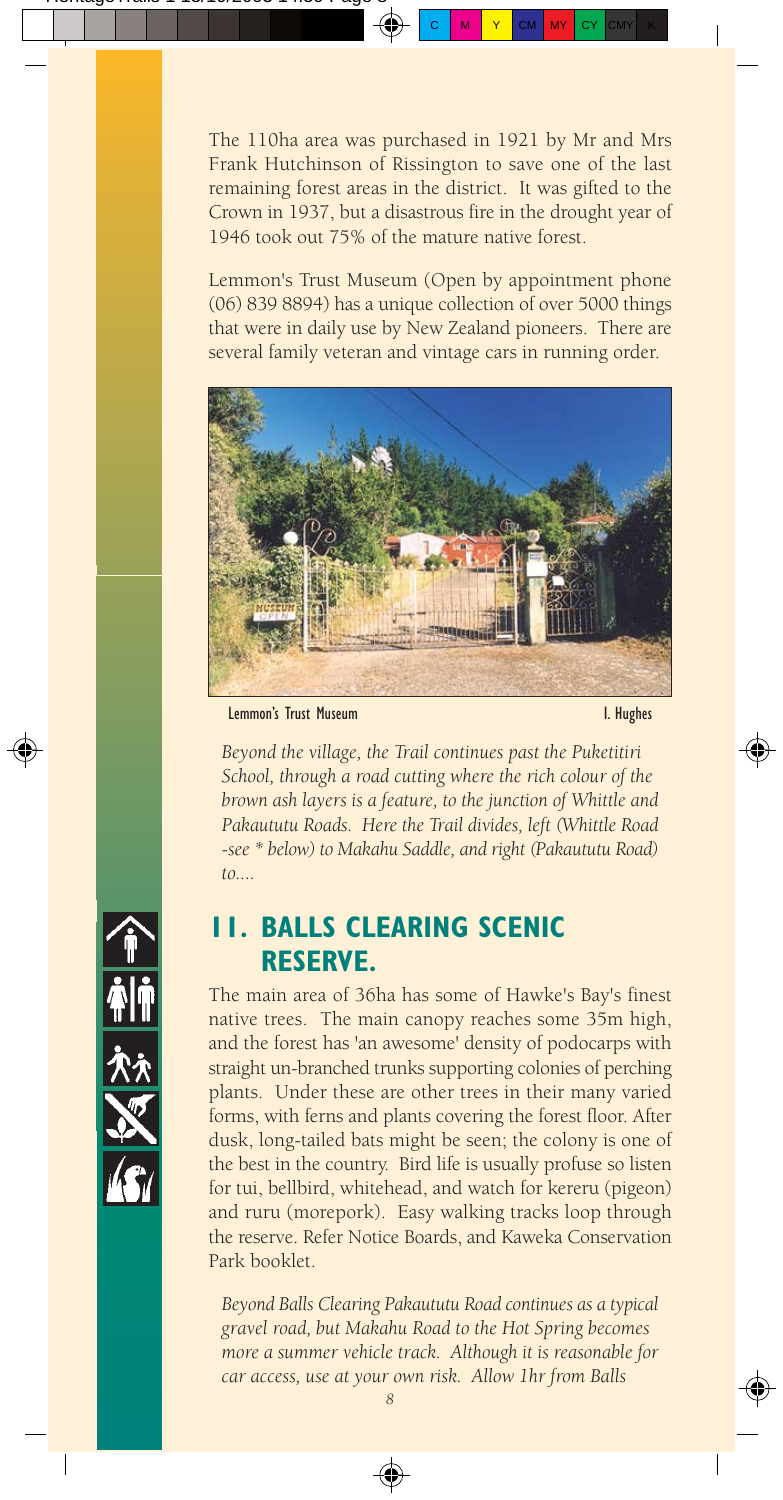

Track entrance, Balls Clearing I. Hughes

*Clearing to the Hot Springs. Please drive slowly and carefully.*

*Continue along Pakaututu Road and turn left into Makahu Road. This leads to, and then crosses, the Makahu River by a ford passable only at low flow. Use first gear. It then climbs steeply as a narrow road to the top of the ridge, and then proceeds as a narrow summer track (onelane) to the Kaweka Forest*

*Park boundary before winding slowly down into the Mohaka River Valley.*

#### **12. MANGATUTU HOT SPRINGS**

have two steam vents. The more accessible is reached from the first car park down a steep track toward the Mohaka River. Here a pipe diverts hot water to a fibreglass bath that is large enough (just!) for six people. The sodium-rich hot water appears to be surface water, heated by rising steam from a deep-seated source that has passed underground for some distance to surface as thermal springs. These springs were used up to the 1900s by the Ngati Hinepare and Ngati Mahu Maori tribes living to the east and the Ngati Hineuru to the west. In the early days the river was noted for its eels, and tribes from as far away as Taupo had hunting camps along the river. The Good Friday flood of 1879 was especially significant in destroying traces of the Maori fishing traps.

TE PUIA LODGE. 500m further along the road are "The Gums" (Eucalyptus delegatensis) planted in 1960. A pleasant place for a rest - or perhaps a little fishing. An information board marks the start of a moderate walking track to Te Puia Lodge. Allow 2-3hrs (one-way) for this scenic walk.

MANGATAINOKA HOT SPRINGS is a further 45min upstream across the Makino River (swing bridge) where a pair of fibreglass tanks provide a welcome hot bath for walkers.

Refer Kaweka Conservation Park booklet.

*Returning to the junction of Makahu and Pakaututu roads*

*EITHER turn left and proceed to a pleasant river flat where the Ripia and Mohaka Rivers meet. This area was once choked metres deep with pumice from the Taupo eruption (see later); remnant terraces of pumice are now camouflaged*





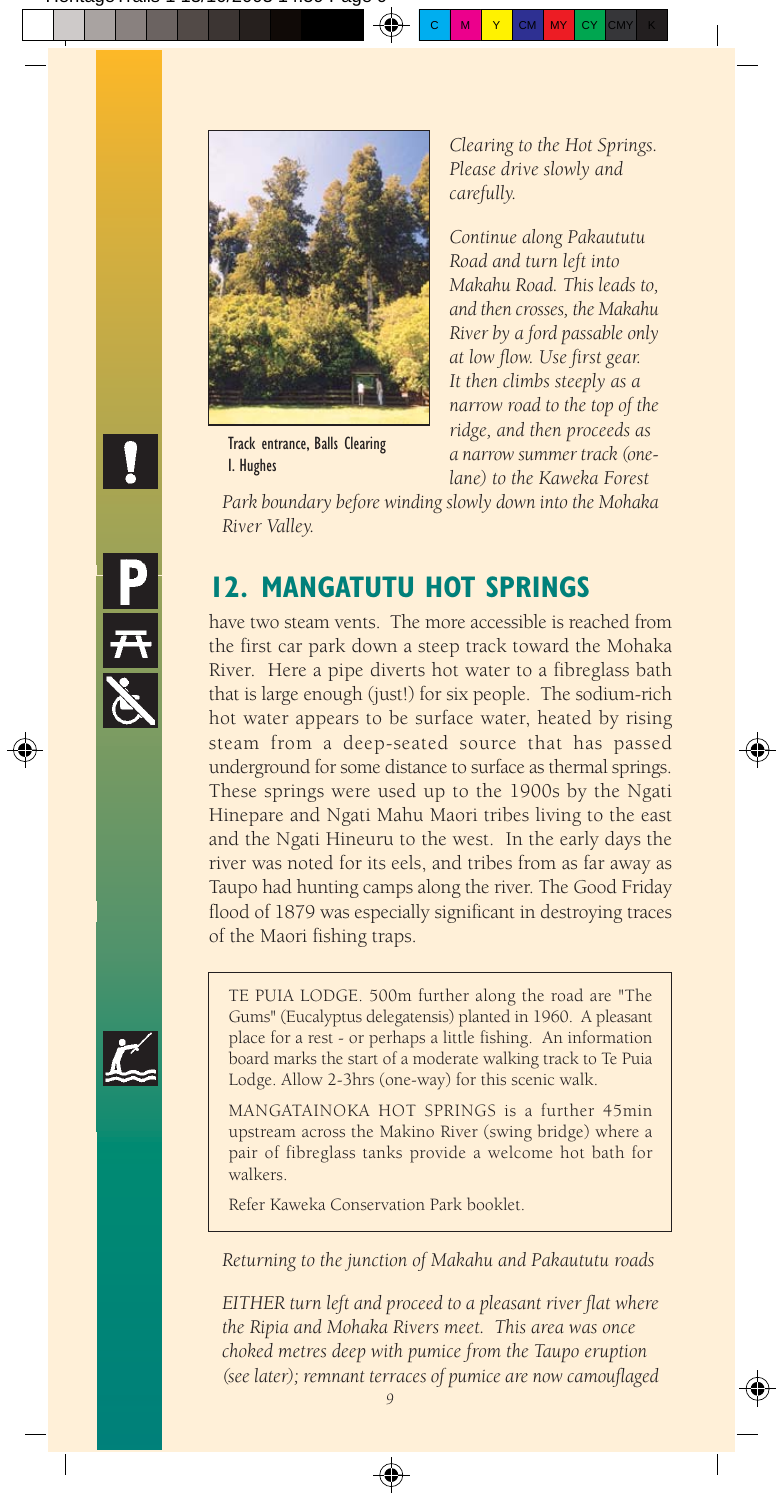

The Bath at Mangatutu J. Watt

*by plant growth. A bridge crosses the Mohaka River where there is access to the river, but driving beyond the bridge only leads to a dead end.*

*OR turn right and proceed back to Balls Clearing, and then to Whittle Road which leads up to Makahu Saddle. This road crosses farmland studded with single kahikatea trees (relics of the early forest) and then climbs steeply to...*

#### **13. MOUNT BALDY.** (Altitude 802m)

This is best recognised as the quarry (road material) you drive through on Whittle Road. There are fine views of the Anawhenua Valley and the Puketitiri Depression. The summit is a mass of shattered rock on the crush zone of the major Ruahine Fault that you can easily see as a step or groove running north along the edge of the Anawhenua Valley. This fault is even more obvious as you drive up.

*Just after Baldy, at the junction with Lotkow Road, take the right fork to enter Kaweka Forest Park on Kaweka Road leading to Makahu Saddle. The road climbs around the deep Gorge Stream and then very steeply up to the crest of the Black Birch Range past tropical looking mountain cabbage trees (Cordyline indivisa) which are a special feature.*

*(In winter Kaweka Road is not recommended because it can be either blocked by snow or icy on the steep incline. Check with the Department of Conservation Puketitiri Field Centre, Phone 06 839 8814.)*

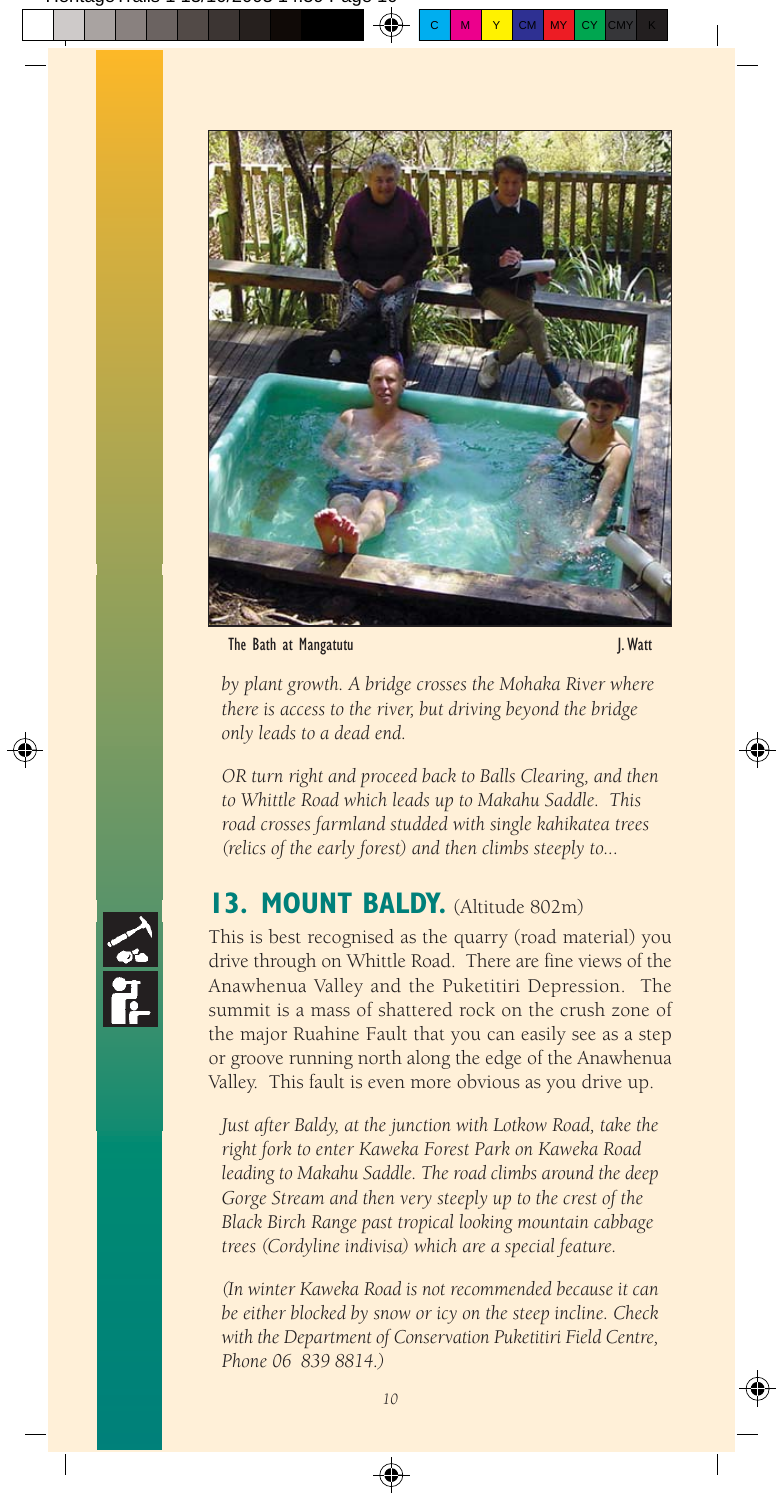

Mt Baldy / Mountain Cabbage Tree I. Hughes

#### **14. BLACK BIRCH LOOKOUT.**

On the right, at the top of the steep section, a short unsurfaced road leads to a scenic lookout. If you bear right down to a quarry, there is a turning point where you will get great views of the Kaweka Flats, the Kaweka Range, and much of the Heretaunga Plains. Cell phone reception is usually possible here, but not further on.

At this point you are 1083m above sea level and in an area where with very little warning there can be a dramatic temperature drop, or even snow. It pays to be prepared for all weather conditions.

THE BLACK BIRCH RANGE is divided from the Kaweka Range by a fault line and from the Heretaunga Plains by two very active faults that have been eroded by streams into deep gorges.

In the past hot pumice ash showers have blanketed the whole range, destroying most of its plant cover. The most recent destructive eruption was the Taupo Pumice Ash Eruption of 186AD that poured out of vent(s) close by the Horomatangi Reef in Lake Taupo. It was one of the largest eruptions known. There is some suggestion that both the Romans and the Chinese observed effects when some 60 to 100 cubic kilometres of tephra were blown into the upper atmosphere. Fortunately the bulk of the Kaweka Ranges largely blocked the eastward drift of the ash, saving tracts of forest in Hawke's Bay from destruction.

In pre-European times these eastern foothills of the Kaweka Range were the hunting domain of the Ngati Mahu, a Maori sub-tribe, who regularly fired the hills to enable easier harvesting of bracken roots, which were pounded into a kind of gritty porridge. Fires sometimes went out of control to sweep to the crest of the main ranges. In early European times sheep were allowed to graze to all elevations, and fire was used to facilitate both access and new growth. The eroded faces of the Kaweka Range are, at least in part, an enduring consequence of this early misuse.

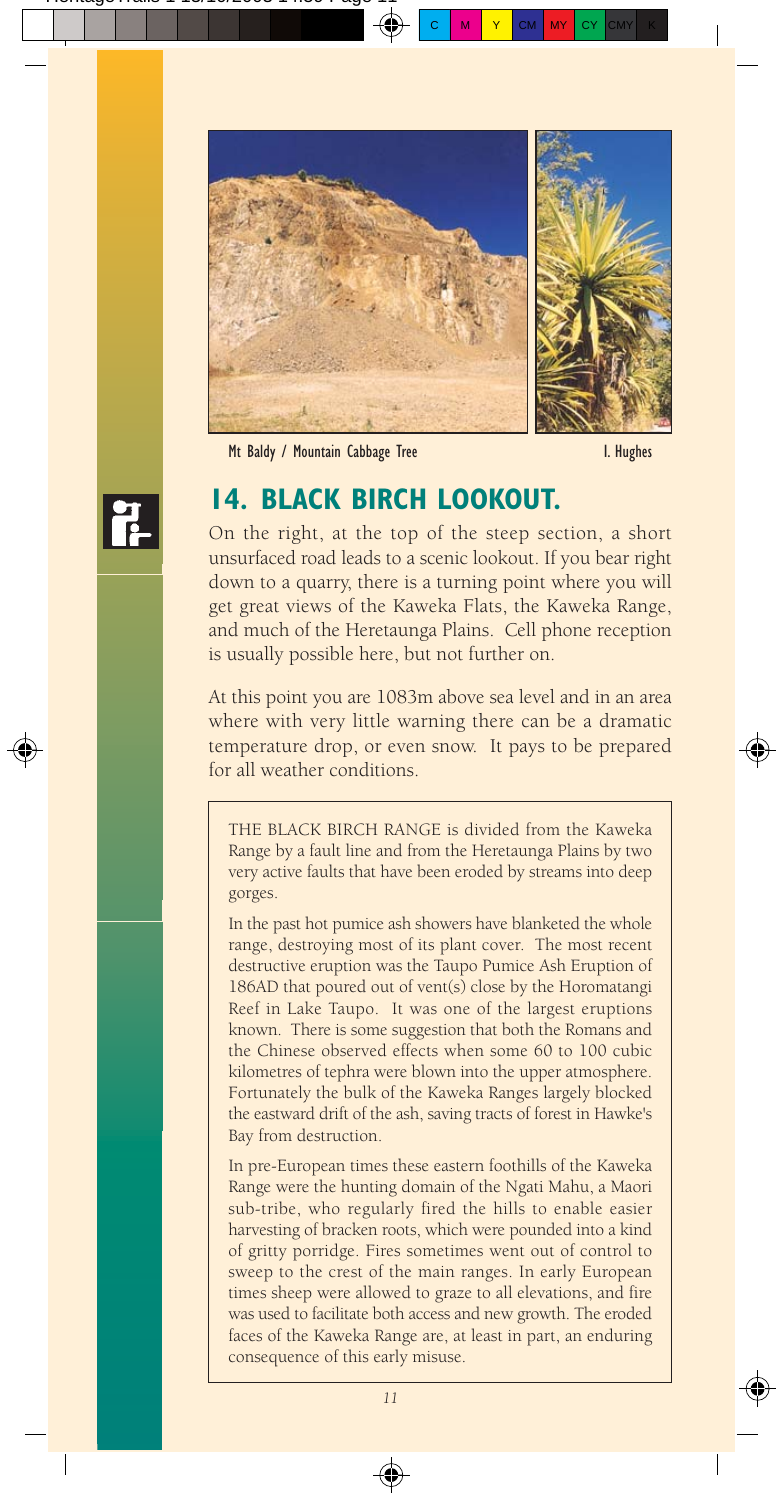



*Return to the road and proceed along the ridge to your right. A short access road on the left leads to Little's Clearing, a parking and picnic area and the start of two walks.*

### **15. LITTLES CLEARING.**

The Loop Track (20min) leads through beech forest; the Black Birch Bivvy Track leads to the edge of the Black Birch Range and offers extensive views out to the Pacific Ocean with Gorge Stream below. A route also leads into Little's Clearing, a tussock and celmisia (daisy) meadow, where alpine and sub-alpine flowers lace the golden grass during the Christmas vacation. Below this, dark manuka scrub has colonised most of the clearing to provide a nursery for future forest trees. A fenced-off area is worth inspection, illustrating the effect of no deer grazing since 1958. Look for the red mistletoe in December.

## **16. MAKAHU SADDLE AREA.**

Commencing from the car park are several interesting walks detailed in the Kaweka Conservation Park booklet.

Easy walks include the Ngahere Loop track past the streamflow recording weir, up the hill and back up onto the road. Also short explorations around the saddle (see Notice Board).

More strenuous hikes. For those with more energy the most popular tramp is up Makahu Spur to the open tops of the Kaweka Range where alpine flowers grow during the summer. The views are spectacular when you reach the highest point, 'Kaweka J' at 1724m. (We recommend allowing 5-6hr for the return trip, though the 'fit and experienced' can do it in less)

Warning. It is stressed that although the tramp is within the capabilities of most people of reasonable fitness, the weather can change very fast, and low cloud can make it hard to find the right spur down.

- Be properly equipped with warm clothing and wet weather gear.
- Leave word of your intentions with someone.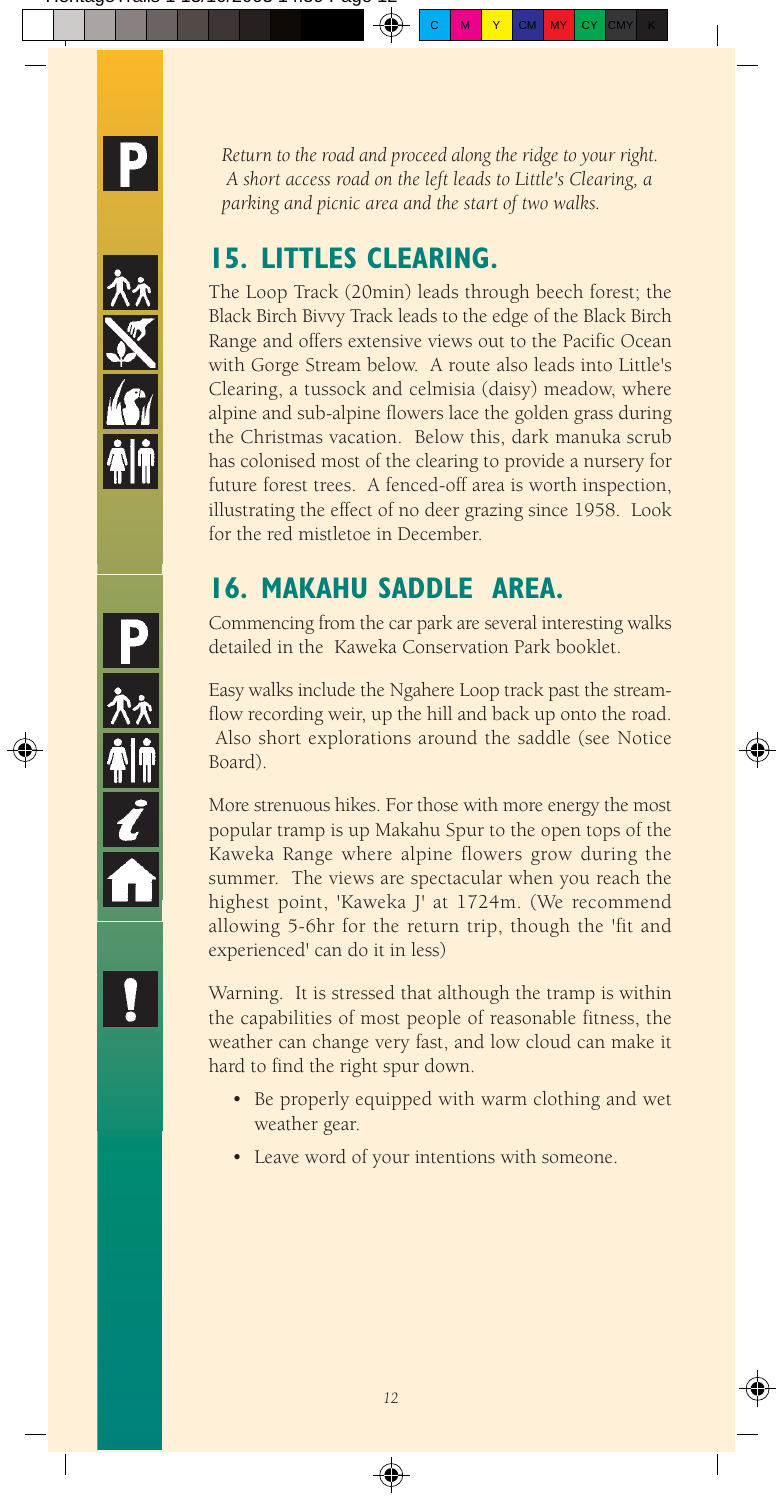

Makahu Saddle carpark **I. Hughes** 

#### MAKAHU SADDLE

Forest Research Institute (FRI) Field Centre.

Makahu Saddle was selected in 1959 for studies in climate, historical land use, processes of erosion, and methods of restoration. A two-roomed field base was constructed in 1964, and in 1967 a vehicle track was established to what is now the Makahu Saddle Car Park. Restoration and erosion control planting had a high priority, and a nursery of over 50 species (natives, deciduous hardwoods, but mostly conifers and especially pines) was established. The nursery (near the car park) can still be identified, and trial plantings at different altitudes can be discerned on the slopes above. Erosion control methods were also investigated and some successful attempts at vegetative 'gully-plugging' were achieved. By 1972 other priorities saw FRI withdraw from Hawke's Bay. The facilities are now owned by DoC.

Ngahere Hydrological Research Catchment

A walking track from the car park leads through manuka scrub to a hut built by the Ministry of Works in 1968 but now owned by the DoC. Established as a representative and research basin for the International Hydrological Decade through the 1970s, the research emphasis was on the hydrological cycle (rainfall, stream flow, transpiration etc). A weir on the Ngahere Stream (crossed on the Loop Track) is still functional, supplying valuable information on stream flow and water yield from the 110yr old regenerating beech forest located on non-eroded soils of volcanic ash origin. The Ngahere Stream has never been known to run dry, though flow can reduce to a persistent trickle in the height of a drought. Telemetered rainfall data from the area is part of the flood-forecasting network for the Heretaunga Plains.

*The Trail returns to Puketitiri and Rissington. Rather than returning to Puketapu via Apley Road, continue straight ahead on Puketitiri Road all the way (past Seafield Road) to Puketapu Road where, on a hilltop site on the left about 500m from the corner is the Alexander Memorial. P.T.O.*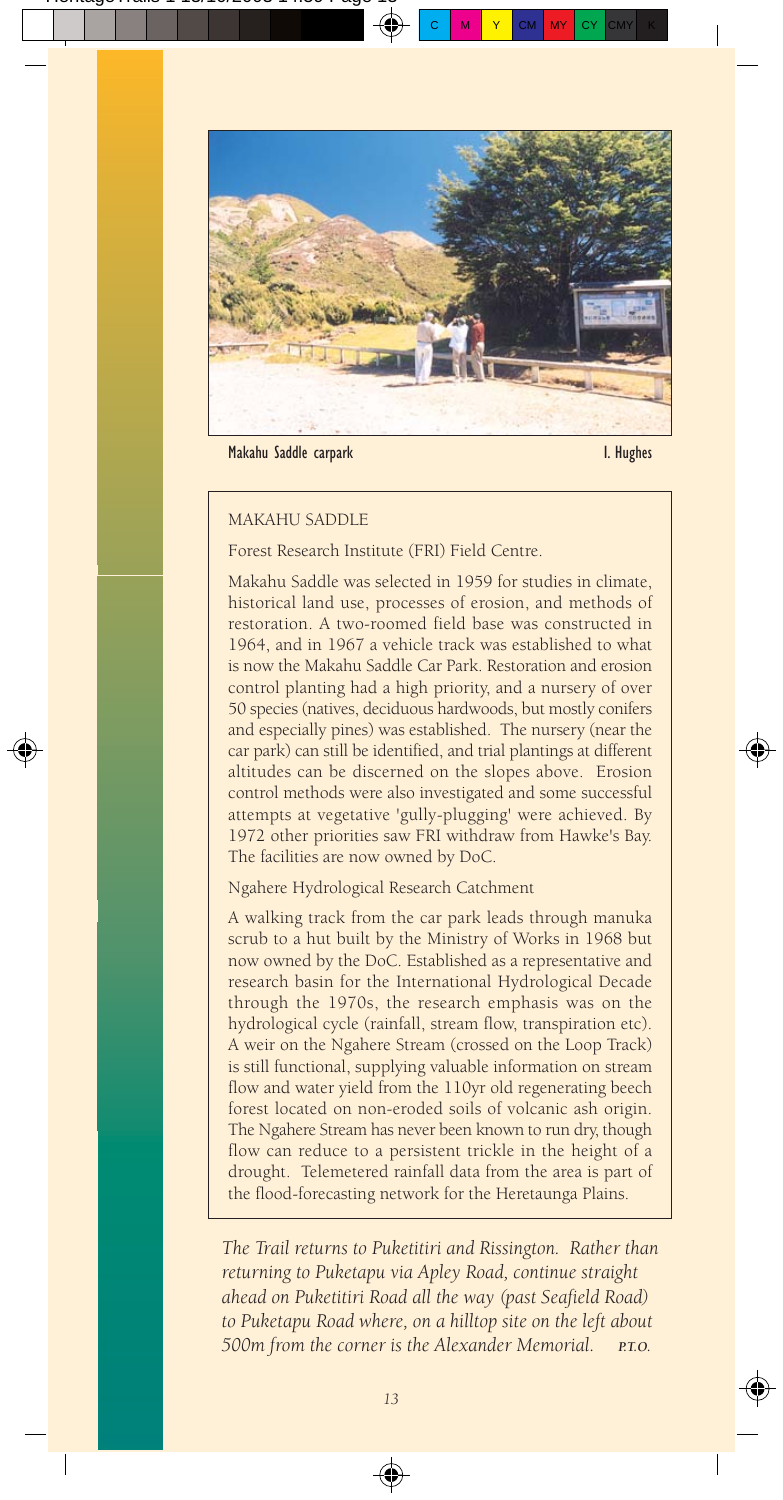## **17. ALEXANDER MEMORIAL.**

Alexander Alexander, born in Scotland in 1820, was 'the first man to become what might be justly termed a Hawke's Bay settler and farmer'. Educated and of fine physique, he arrived in 1840 and took up land at Wharerangi, built Napier's first building (a store on the Tutaekuri River at Onepoto), kept a schooner, and traded with the Maori.



#### TRUE LOVE!

Alexander is probably better known for the story of his marriage when he was fifty. His love Harata, defying the elders of the Poraiti Pa, swam out to Alexander's schooner, which was moored in the roadstead about 3km offshore. The Maori elders guessed her destination and arrived at the ship to find Alexander sitting on a sea chest. Alexander invited them to search the ship, which they did, not suspecting that Harata was hiding in the sea chest!

*The Trail ends at Puketapu where it started.*

*Adjacent to Puketapu on the road from Taradale is the scenic Springvale Lake where tree planting commenced in 1980.*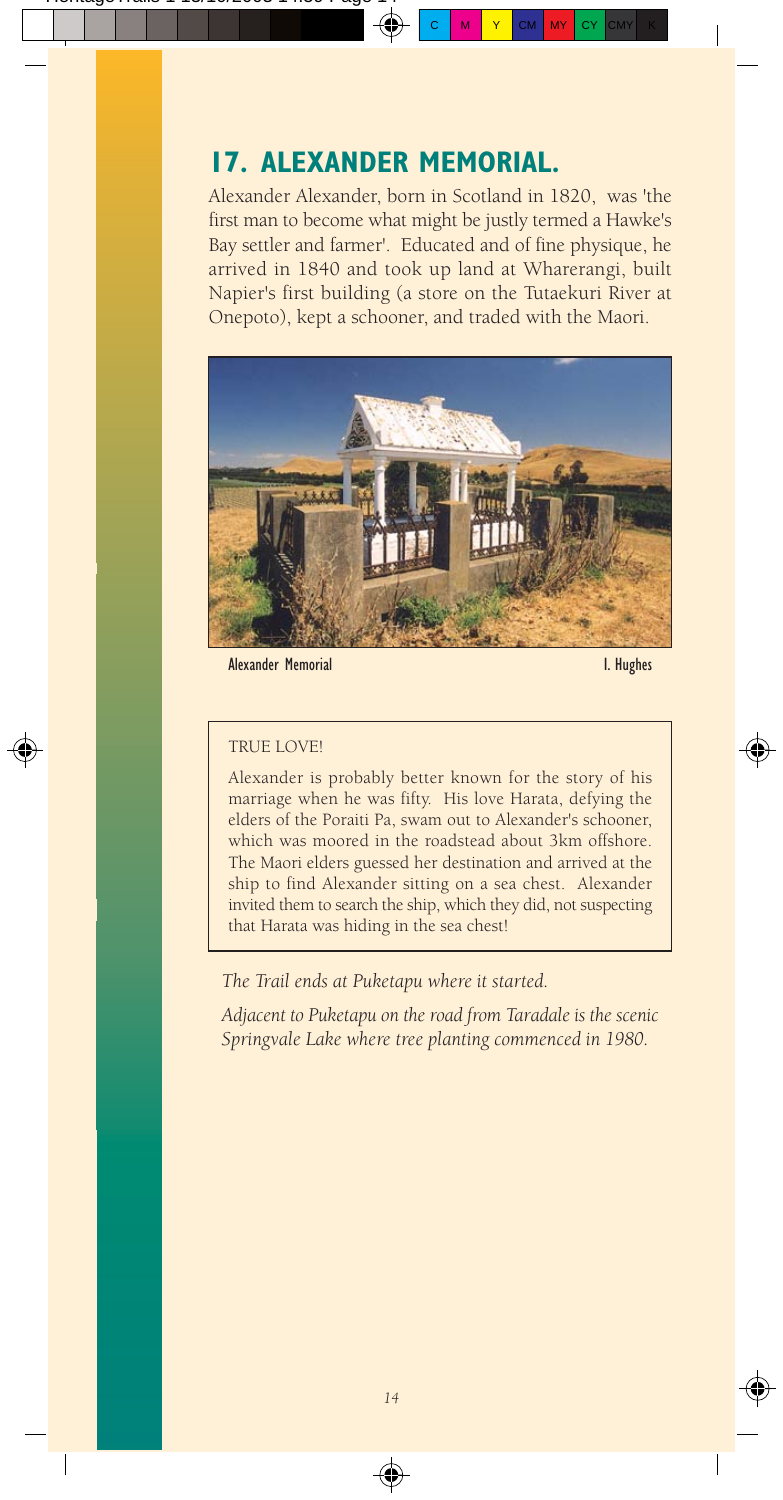

#### **Puketapu (via Apley Road) to:**

- Rissington, 15km
- Patoka, 33km
- Puketitiri, 46km
- Whittle Road corner, 50km Makahu Saddle, 12km

#### **Whittle Road corner to:**

- Balls Clearing, 2km
- Mangatutu hot springs, 20km (allow 1hr)
-